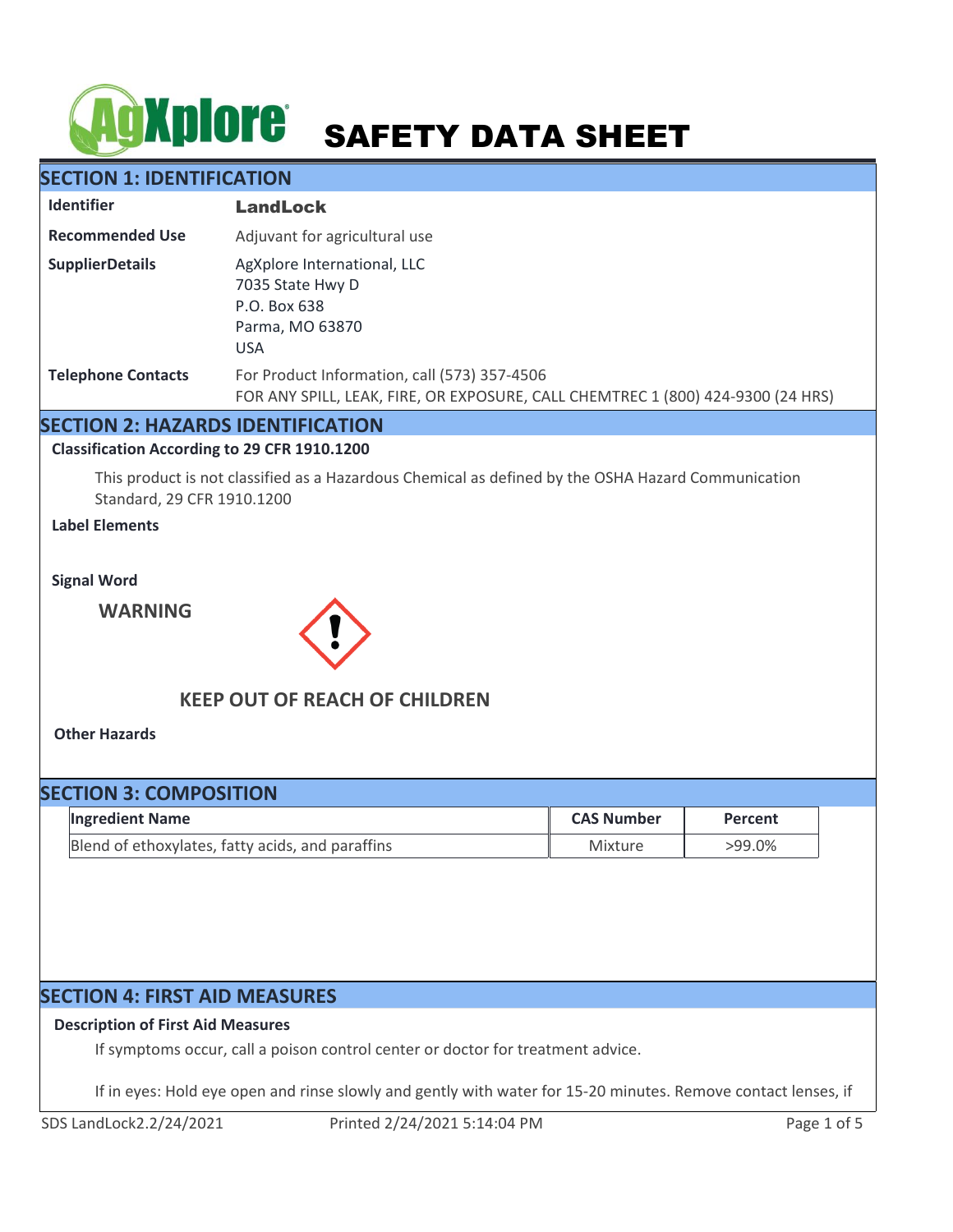present, after the first 5 minutes, then continue rinsing eye.

If on skin: Take off contaminated clothing. Rinse skin immediately with plenty of water for 15-20 minutes. If swallowed: Call a poison control center or doctor immediately for advice. Have person sip a glass of water if able to swallow Do not induce vomiting unless told to do so by a poison control center or doctor. Do not give anything by mouth to an unconscious person.

If inhaled: Move person to fresh air. If person is not breathing, call 911 or an ambulance, then give artificial respiration, preferably by mouth-to-mouth, if possible.

## **Most Important Symptoms and Effects Acute and Delayed**

## **Immediate Medical Attention and Special Treatment**

Treat symptomatically. Have container with you when seeking medical advice.

Note to physician: No specific antidote. Treat symptomatically and according to the condition of the patient.

# **SECTION 5: FIRE-FIGHTING MEASURES**

#### **Extinguishing Media**

Use water fog or fine spray, dry chemical fire extinguishers, carbon dioxide fire extinguishers, or foam. Do not use direct water stream, as this may spread the fire.

## **Special Hazards Arising from the Substance or Mixture**

Avoid inhaling the fumes.

## **Special Protective Equipment and Precautions for Firefighters**

Wear positive-pressure self-contained breathing apparatus (SCBA) and protective fire-fighting gear. If protective equipment is not available or is not used, fight fire from a protected location or safe distance. Consider the use of unmanned hold holders or monitor nozzles. Keep people away. Isolate the fire and deny unnecessary entry. Move container from fire area if this is possible without hazard. Immediately withdraw all peronnel from the area in case of rising sound from venting safety devices or discoloration of the container. Use water spray to cool fire exposed containers and fire affected zone until fire is out and the danger of reignition has passed.

# **SECTION 6: ACCIDENTAL RELEASE MEASURES**

## **Personal Precautions Protective Equipment and Emergency Procedures**

Avoid inhalation of vapors, dusts, and spray mist. Avoid contact with skin and eyes. Spilled material may cause a slipping hazard. Use appropiate personal protective equipment (see section 8).

#### **Environmental Precautions**

Prevent further spillage if safe to do so. Prevent from entering into soil, ditches, sewers, waterways, and/or groundwater.

#### **Methods and Materials for Containment and Cleanup**

Contain spilled material if possible. Absorb with inert material and dispose of in accordance with applicable regulations. See additional information in Section 13 Disposal Considerations.

# **SECTION 7: HANDLING AND STORAGE**

#### **Advice on Safe Handling**

Wear protective equipment. Avoid contact with eyes, skin, and clothing. Do not eat, drink, or smoke while handling this product. Ensure adequate ventilation. Avoid inhalation of dusts, vapors, or spray mist. Avoid prolonged exposure. Wash hands thoroughly after handling.

#### **Conditions for Safe Storage**

Store in original container. Do not freeze. Store away from direct sunlight or ultraviolet light. Store in a dry place. Do not reuse empty container. Do not allow water to be introduced into container. Do not contaminate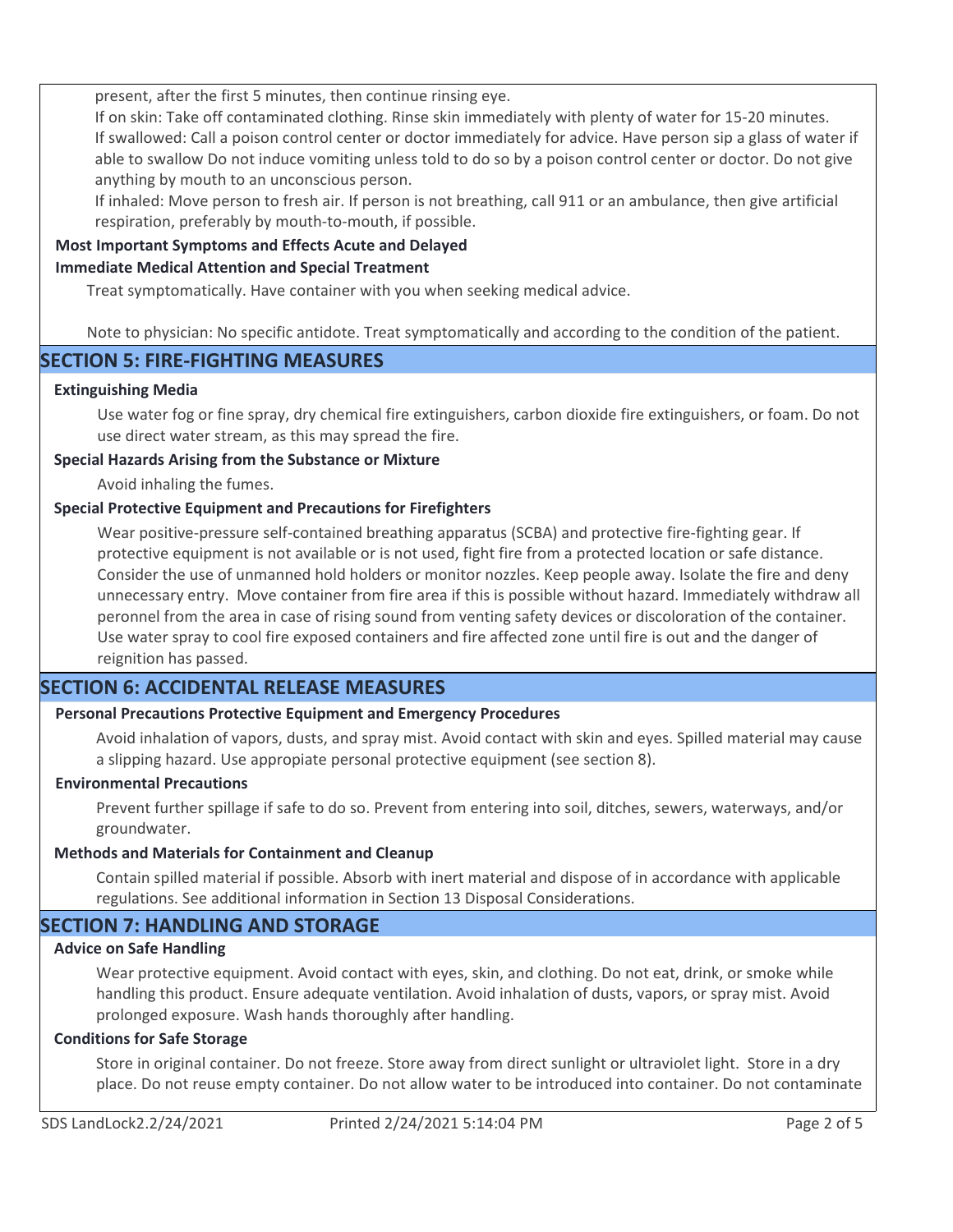water, food, or feed by storage or disposal.

# **SECTION 8: EXPOSURE CONTROLS/PERSONAL PROTECTION**

## **Control Parameters**

No TLV/PEL listings for this mixture.

Appropriate engineering controls: Provide adequate ventilation. Provide eyewash station and safety shower.

## **Exposure Controls**

Personal Protective Equipment: Wear splashproof goggles or shielded safety glasses, chemical-resistant gloves, long pants, long-sleeved shirt, shoes plus socks, and a chemical-resistant apron.

# **SECTION 9: PHYSICAL AND CHEMICAL PROPERTIES**

| <b>Physical State</b> | Liquid                 | <b>Evaporation Rate</b>          | Not Established        |
|-----------------------|------------------------|----------------------------------|------------------------|
| Appearance/Color      | Clear/Cloudy           | Specific Gravity (H2O = 1.0)     | 1.02                   |
| Odor                  | Mild Odor              | Solubility in Water (by Weight)  | Dispersible            |
| <b>Odor Threshold</b> | No test data available | <b>Autoignition Temperature</b>  | No test data available |
| рH                    | $8.0 - 9.0$            | <b>Decomposition Temperature</b> | No test data available |
| <b>Freezing Point</b> | 32 °F                  | <b>Viscosity</b>                 | Not available          |
| <b>Flash Point</b>    | Closed Cup 102 °C      | <b>Liquid Density</b>            | $8.5$ lbs/gal          |
| <b>Vapor Pressure</b> | No test data available |                                  |                        |

# **SECTION 10: STABILITY AND REACTIVITY**

#### **Reactivity**

Stable. No dangerous reaction potential known under normal conditions of use.

#### **Chemical Stability**

Stable under normal temperature and storage conditions.

## **Possibility of Hazardous Reactions**

Stable under normal conditions.

#### **Conditions to Avoid**

Avoid exposure to strong oxidizers, strong bases, and strong acids. Avoid extreme heat, open flame, sparks, and other sources of ignition.

#### **Incompatible Materials**

Strong acids, strong bases, and strong oxidizers.

#### **Hazardous Decomposition Products**

Decomposition products depend upon temperature, air supply, and the presence of other materials. Decomposition products may include, but are not limited to: aldehydes, alcohols, esters, and organic acids.

## **SECTION 11: TOXICOLOGICAL INFORMATION**

#### **Information on Toxicological Effects**

ROUTES OF EXPOSURE Eye contact: May cause irritation. Skin contact: Can be absorbed, may cause irritation. Inhalation: Unknown. Ingestion: Unknown.

EXPOSURE SYMPTOMS

 Eye irritation: stinging, tearing, redness, swelling, and blurred vision. Skin irritation: Burning and skin damage.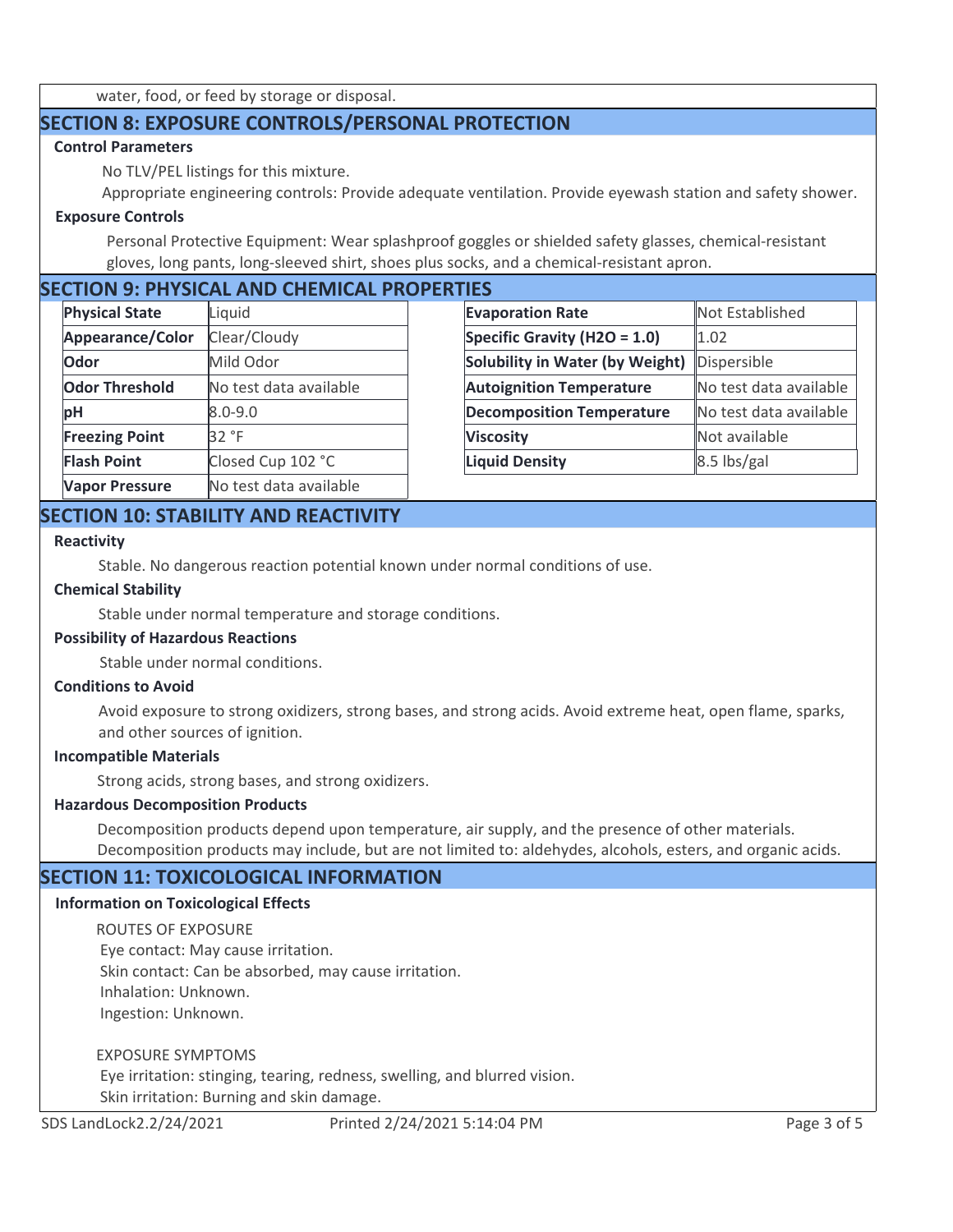Allergic skin reaction:Redness and rash.

## ACUTE AND CHRONIC EFFECTS

Contact may irritate or burn eyes. Components may be absorbed into the body through the skin. Prolonged inhalation may be harmful. Prolonged exposures may cause chronic effects.

## ACUTE TOXICITY

 Oral: N/A Dermal: N/A Eye damage/eye irritation: May cause slight temporary eye irritation. Mist may cause eye irritation. Skin corrosion/irritation: N/A Carcinogenicity: N/A

# **SECTION 12: ECOLOGICAL INFORMATION**

## **Ecotoxicity**

This product is not classified as environmentally hazardous.

Aquatic Acute Toxicity: EC50 Algae: N/A LC50 Crustacea: N/A LC50 Fish: N/A

## **Persistence and Degradability**

Material is readily biodegradable.

#### **Bioaccumulative Potential**

No data available.

#### **Mobility in Soil**

No data available.

## **Other Adverse Effects**

No other known adverse effects.

# **SECTION 13: DISPOSAL CONSIDERATIONS**

#### **Waste Treatment Methods**

Do not reuse empty container. Triple rinse, then offer for recycling or disposal in a sanitary landfill, or by other means in accordance with local, state, and federal regulations.

Dispose of waste materials at an approved waste disposal facility. Do not dump material in sewer or any body of water, or on the ground.

# **SECTION 14: TRANSPORT INFORMATION**

#### **Transportation**

DOT Non-Bulk: Not Regulated

DOT Bulk: Not Regulated

# **SECTION 15: REGULATORY INFORMATION**

# **Safety, Health, and Environmental Regulations**

NFPA Hazard Rating: (0 = Least, 1= Slight, 2=Moderate, 3=High, 4= Severe)

0 Health

- 1 Fire
- 0 Reactivity